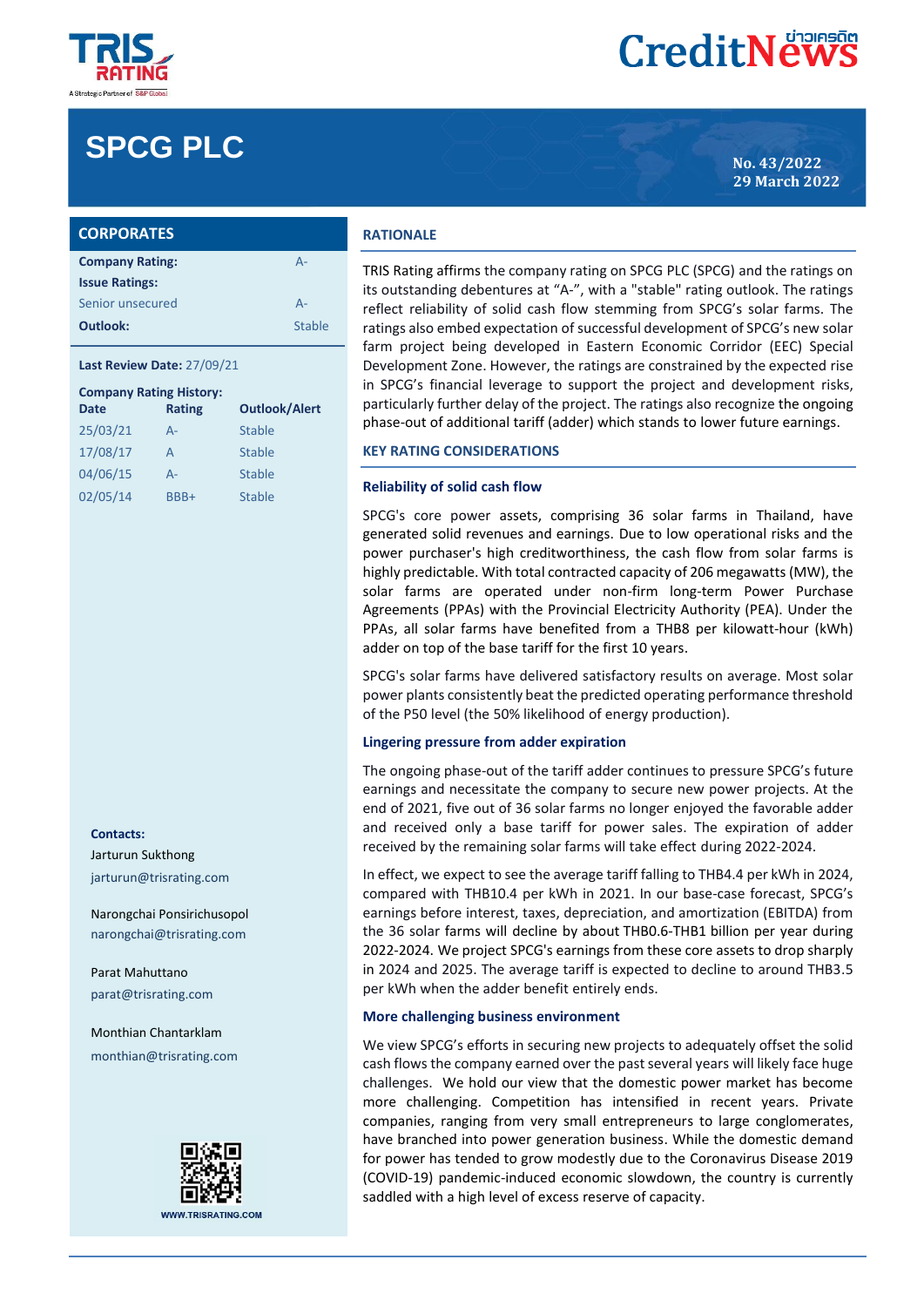

 $\overline{a}$ 

# CreditNe

Due to the cancellation of incentive tariff, a highly competitive market, repeated delays in governmental projects, and a decreased return on investment, solar power investment opportunities in Thailand look to be rapidly dwindling. Thai power companies are increasingly leaning towards investment opportunities outside Thailand. However, some overseas expansions entail higher business risk stemming from lower transparency and consistency of regulations in the domiciled countries, lower credit profiles of off-takers, and environmental challenges.

# **Higher exposure in Japan**

SPCG has invested in Ukujima Solar Project, a 480-MW solar farm located in Ukujima island, Japan. SPCG will spend a tally of THB2.6 billion for a 17.9% equity interest in the project. Given the construction delay brought on by the COVID-19 pandemic, the project is expected to commence operation in 2024 and SPCG will earn dividends from 2025 onwards. In 2021, the company also spent approximately THB96 million for a 10% equity interest in the Fukuoka Miyako Mega Solar Project. The project carries 67 MW in total installed capacity, including 23 MW for the North phase and 44 MW for the South phase. The North phase started its operation in 2021, while the South phase is under construction and expected to commence operation in 2023.

## **The EEC solar project development**

SPCG is looking to sustain its future earnings with the 500-MW solar farm projects in the new city of EEC (the EEC solar project). With a total project cost of almost THB23 billion, this much-anticipated project is designed to meet the projected electricity demand in EEC and take part in establishing a low-carbon industrial zone. SPCG holds 80% interest in the project company, SET Energy Co., Ltd. (SET Energy), whereas PEA ENCOM International Co., Ltd. (PEA-ENCOM) holds the other 20% interest.

SET Energy will sell electricity to PEA via PEA-ENCOM under a 25-year PPA. The electricity sales volume to PEA shall not exceed the monthly consumption in the new city area and the five sub-districts in Bang Lamung district. The tariff is based on the wholesale tariff that the Electricity Generating Authority (EGAT) sells to PEA according to the actual connected voltage level. The project development is divided into phases whereby SPCG now aims to construct a total capacity of 316 MW for the first phase.

# **First phase of EEC solar project expected to commence commercial run in 2023**

SPCG has procured lands for the first phase, which comprises 23 solar farms in three provinces. However, the construction that was set to begin in 2021, has been delayed. In our base-case forecast, we assume the project construction will be completed by 2022 and start commercial run in early 2023. We estimate the first phase of EEC solar project will bring in approximately THB1.4 billion of revenue each year. We believe the project will generate highly predictable cash flow, thanks to low operational risk and the reliable electricity buyer. However, we consider the project is exposed to significant execution risks, including (i) lower-than-expected electricity demand in the area, (ii) the actual tariff rate, which could be lower than our base-case assumption, and (iii) further project delay caused by relevant regulatory requirements.

# **Expected rise in debt load**

According to our base-case forecast, SPCG's earnings from the EEC solar project will not be adequate to compensate for the revenue loss due to adder expirations. However, we view the cash flows from the EEC solar project will help alleviate the impact. A further delay of the project will result in a steeper decline in SPCG's earnings.

We forecast SPCG's EBITDA to total THB3 billion in 2022, a 20% drop from THB3.7 billion in 2021. In 2023, the EEC solar project is projected to raise the company's EBITDA to THB3.4 billion, while EBITDA from the existing 36 solar farms continue to decrease. We project EBITDA to decline to THB2.4 billion in 2024 and EBITDA margin (EBITDA as a percentage of revenue) to drop to 68% in 2024, in contrast to 81% in 2021.

TRIS Rating expects that the initial phase of the EEC solar project will cost over THB15 billion, which is a large amount relative to SPCG's asset size. The project will be financed primarily through debt. As a result, SPCG's consolidated debt is expected to rise to about THB13 billion in 2022, a significant increase from THB2.1 billion in 2021. We forecast the company's debt to EBITDA ratio will surge to 3.3-4.4 times in 2022-2024, up from 0.6 times in 2021. In addition, the debt to capitalization ratio is forecast to increase to about 33%-40% during 2022-2024, up from 10% in 2021.

#### **Debt structure**

At the end of 2021, SPCG had THB4.4 billion in total debt, primarily comprising clean long-term loans (THB0.9 billion) and senior unsecured debentures (THB3.4 billion). The priority debt ratio was 0.5% which suggested insignificant subordination risk for SPCG's unsecured creditor.

However, that may change in the next few years. As the debt at SET Energy, the operating subsidiary, is set to increase over the course of the EEC solar project development, we expect it will substantially increase the level of priority debt at the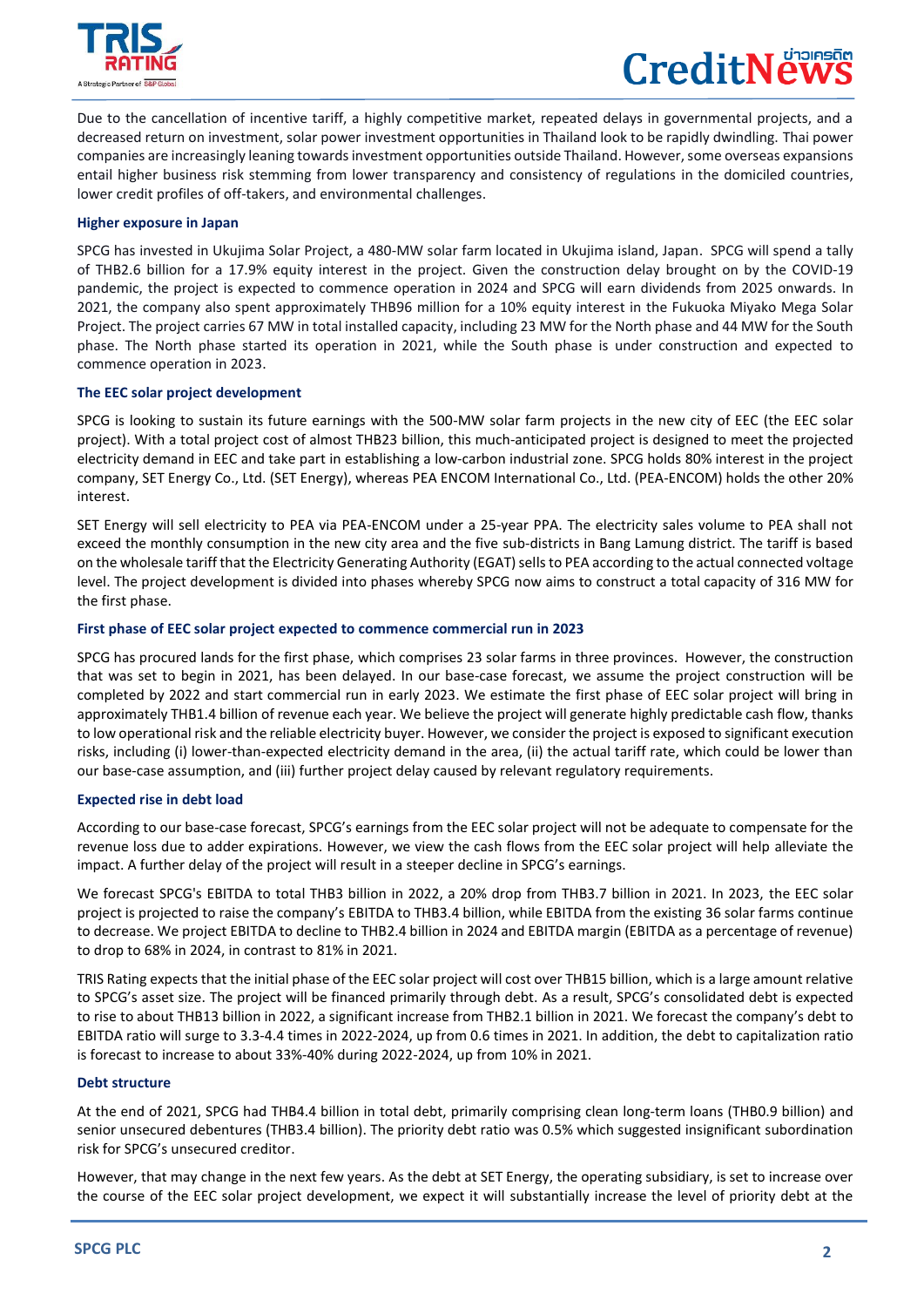

 $\overline{a}$ 

parent level with the potential of triggering a downward revision on SPCG'sissue ratingsto be one-notch below the company rating due to structural subordination.

# **Ample liquidity**

We view SPCG has ample liquidity relative to its maturing obligations. As of December 2021, SPCG had debt obligations due in the next 12 months totaling THB1.7 billion, while the company had cash and cash equivalents of THB3 billion.

## **BASE-CASE ASSUMPTIONS**

- The EEC solar project to be constructed in 2022 and start operation in the first quarter of 2023.
- During 2022-2024, annual power output to be in the range of 353-761 gigawatt-hour (GWh).
- Total revenues are projected to be THB3.9 billion in 2022, THB4.5 billion in 2023, and THB3.5 billion in 2024.
- EBITDA margin is forecast at 76% in 2022-2023, and 68% in 2024.
- Capital expenditures and investments to total THB13 billion during 2022-2024.
- Bond repayment of THB1.3 billion in 2022, THB0.65 billion in 2023, and THB1.5 billion in 2024.
- Dividend payout ratio at 43% during 2022-2024.

#### **RATING OUTLOOK**

The "stable" outlook reflects our expectation that SPCG's existing power portfolio will continue to perform well, and the first phase of EEC solar project will be completed and generate cash flow as planned, resulting in SPCG's operating performance and financial leverage to be in line with our forecast.

#### **RATING SENSITIVITIES**

The prospect of a rating upgrade is limited, given the phase-out of adder. Furthermore, we expect SPCG's financial profile to deteriorate as a result of the debt-financed investment in the EEC solar project.

On the other hand, a downward revision to the ratings could occur if SPCG's cash flow weakens considerably. The downgrade might happen if the plant performance significantly falls short of our forecast or SPCG's efforts to alleviate the weakening cash flow fail to produce the expected results. Negative rating pressure could also arise if SPCG's financial risk is increased further due to excessive debt use to fund new investments.

#### **COMPANY OVERVIEW**

SPCG was founded in 1996 as Solar Power Co., Ltd. (SPC) to develop solar power projects in Thailand. In 2011, the company was listed on the Market for Alternative Investment (MAI), through a reverse listing process, and renamed SPCG. In 2012, SPCG moved its listing to the Stock Exchange of Thailand (SET). As of March 2021, the Khunchornyakong family held a 34% interest in SPCG. SPCG is a holding company, investing in 36 solar farms with a total installed capacity of 260.35 MW.

SPCG's strong business profile is buoyed by the reliable cash flows it earns from investing in solar power projects. SPCG, through its operating subsidiaries, owns 36 operational solar power plants. All of the plants have PPAs with PEA and will receive a tariff adder of THB8 per kWh on top of the normal tariff for 10 years. The company's solar farms are located in nine provinces in the Northeastern region of Thailand and in Lopburi province. The Northeastern region is best suited for solar power production, based on the statistics for solar irradiation levels in the area.

SPCG has strived to seek new project investments to replenish its dwindling earnings. The company has invested in Ukujima Solar Project, a 480-MW solar farm located in Ukujima island, Japan. In total, SPCG will spend THB2.6 billion for 17.9% shares in the project, along with reputable partners, such as, Kyudenko Corporation, and Kyocera Corporation. Given a multi-year period of project construction, the project is expected to commence operation in 2024. We expect SPCG will earn dividend from 2025 onwards.

Apart from the Ukujima project, SPCG also invested in Fukuoka Miyako Solar Project, a 67-MW solar farm located in Miyako town, Fukuoka (Kyushu island), Japan. The project has 67 MW total installed capacity, including 23 MW for the North phase and 44 MW for the South phase. SPCG spent around THB96 million for 10% shares in the project. The project will fully operate in 2023, while the earnings will start in 2026.

SPCG is now bent on developing the solar farm project in the EEC area. SPCG holds 80% shares in the project through its subsidiary, SET Energy. PEA-ENCOM, a subsidiary of PEA, holds the rest of 20%. The project will produce and distribute the electricity to PEA under the electricity charged rate sold to EGAT to PEA and deduct THB0.01 per each kWh. In November 2020, SET Energy entered into a power purchase agreement with PEA-ENCOM. The PPA has a term of 25 years with option to extend for five years in each time.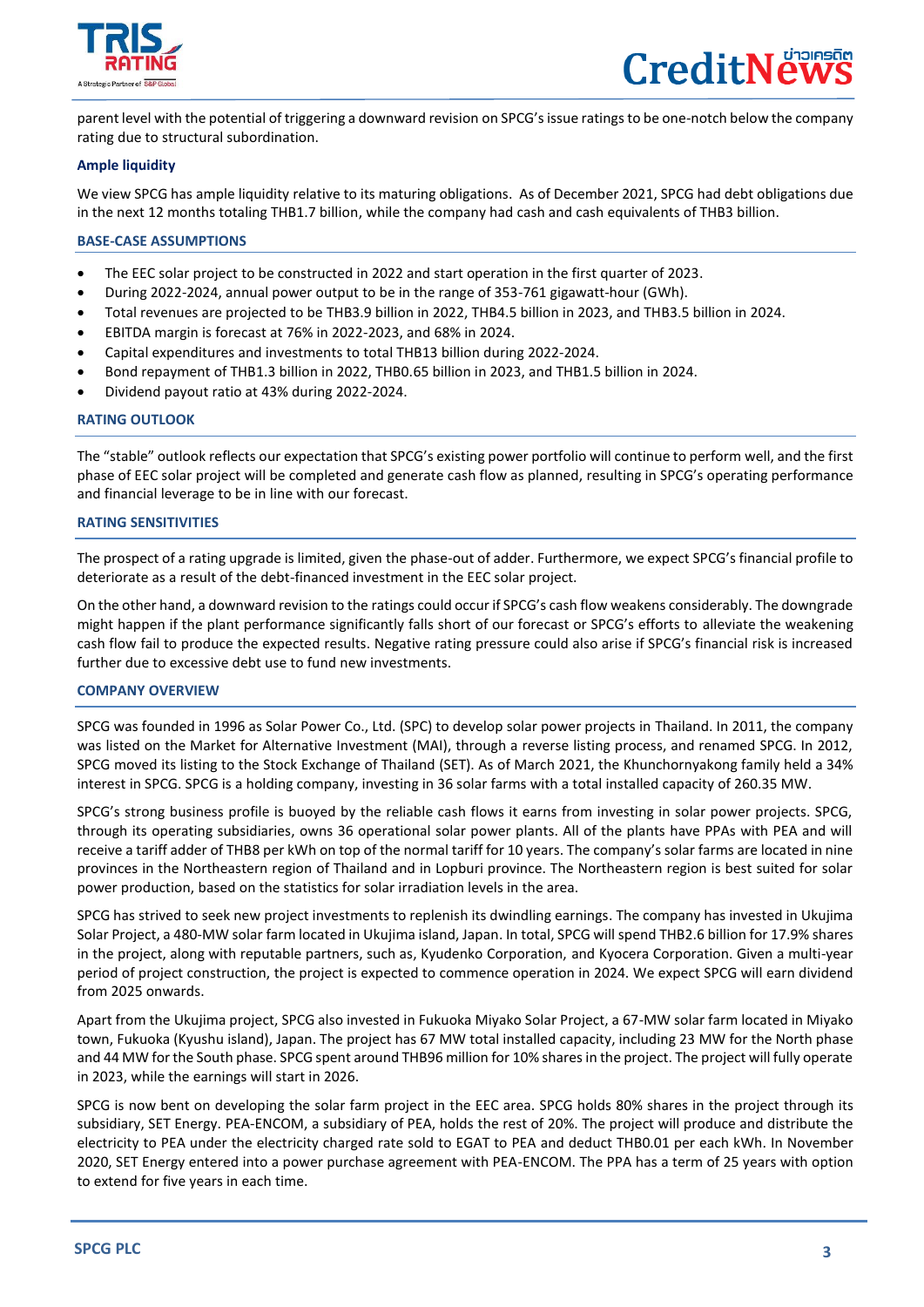

# **FINANCIAL STATISTICS AND KEY FINANCIAL RATIOS**

# *Unit: Mil. THB*

 $\overline{a}$ 

|                                                                             | -------------------Year        Ended 31 December        --------------- |        |        |        |        |
|-----------------------------------------------------------------------------|-------------------------------------------------------------------------|--------|--------|--------|--------|
|                                                                             | 2021                                                                    | 2020   | 2019   | 2018   | 2017   |
| Total operating revenues                                                    | 4,568                                                                   | 4,941  | 5,260  | 5,997  | 6,015  |
| Earnings before interest and taxes (EBIT)                                   | 3,023                                                                   | 3,374  | 3,365  | 3,479  | 3,437  |
| Earnings before interest, taxes, depreciation,<br>and amortization (EBITDA) | 3,688                                                                   | 4,053  | 4,036  | 4,170  | 4,081  |
| Funds from operations (FFO)                                                 | 3,390                                                                   | 3,704  | 3,639  | 3,605  | 3,398  |
| Adjusted interest expense                                                   | 155                                                                     | 266    | 361    | 504    | 618    |
| Capital expenditures                                                        | 2,725                                                                   | 38     | 31     | 17     | 90     |
| Total assets                                                                | 24,048                                                                  | 21,718 | 21,903 | 22,798 | 23,027 |
| Adjusted debt                                                               | 2,096                                                                   | 2,134  | 3,417  | 6,776  | 9,220  |
| Adjusted equity                                                             | 19,347                                                                  | 17,156 | 15,604 | 13,881 | 11,208 |
| <b>Adjusted Ratios</b>                                                      |                                                                         |        |        |        |        |
| EBITDA margin (%)                                                           | 80.73                                                                   | 82.03  | 76.73  | 69.54  | 67.85  |
| Pretax return on permanent capital (%)                                      | 13.41                                                                   | 15.76  | 15.42  | 15.80  | 15.29  |
| EBITDA interest coverage (times)                                            | 23.77                                                                   | 15.23  | 11.19  | 8.28   | 6.60   |
| Debt to EBITDA (times)                                                      | 0.57                                                                    | 0.53   | 0.85   | 1.62   | 2.26   |
| FFO to debt (%)                                                             | 161.72                                                                  | 173.59 | 106.50 | 53.21  | 36.86  |
| Debt to capitalization (%)                                                  | 9.78                                                                    | 11.06  | 17.96  | 32.80  | 45.13  |

# **[RELATED CRITERIA](https://www.trisrating.com/rating-information/rating-criteria/)**

- Key Financial Ratio and Adjustments for Corporate Issuers, 11 January 2022

- Issue Rating Criteria, 15 June 2021

- Rating Methodology – Corporate, 26 July 2019